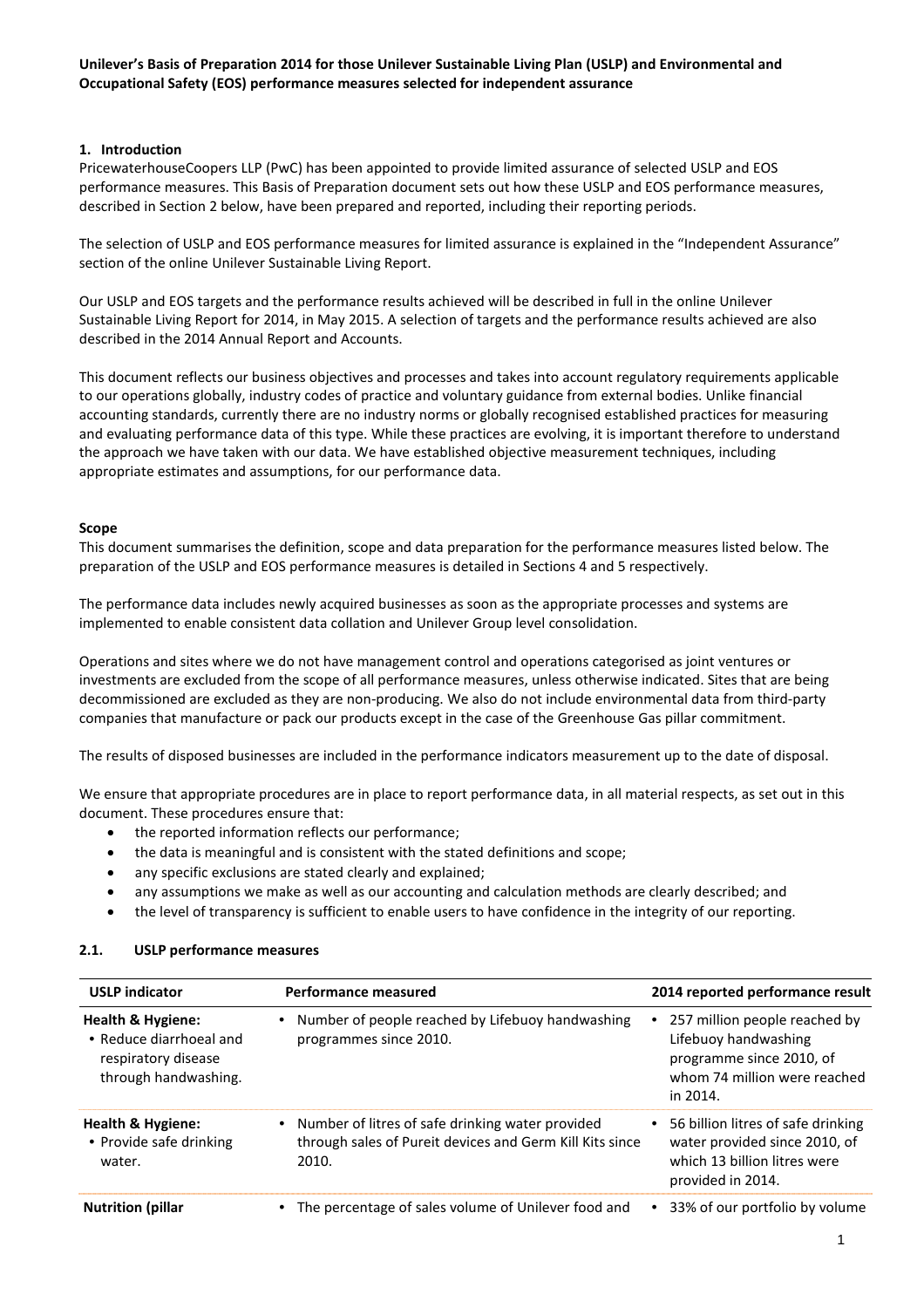| <b>USLP indicator</b>                                                                                                                                        | <b>Performance measured</b>                                                                                                                                                                                                                                                                                                                     | 2014 reported performance result                                                                         |
|--------------------------------------------------------------------------------------------------------------------------------------------------------------|-------------------------------------------------------------------------------------------------------------------------------------------------------------------------------------------------------------------------------------------------------------------------------------------------------------------------------------------------|----------------------------------------------------------------------------------------------------------|
| commitment):<br>• Helping people to achieve<br>healthier diets.                                                                                              | refreshment products meeting the criteria for highest<br>nutritional standards based on globally recognised<br>dietary guidelines from 1 October 2013 and 30<br>September 2014.                                                                                                                                                                 | met criteria for highest<br>nutritional standards based on<br>globally recognised dietary<br>guidelines. |
| <b>Greenhouse gases (GHG)</b><br>(pillar commitment):<br>Halve the greenhouse gas<br>$\bullet$<br>impact of our products<br>across the lifecycle by<br>2020. | The percentage change in the greenhouse gas impact<br>of our products across the lifecycle per consumer use<br>between the period measured from 1 January 2010 to<br>31 December 2010 ("2010 baseline") and the period<br>measured from 1 July 2013 to 30 June 2014 ("2013<br>footprint").                                                      | 4% increase in the greenhouse<br>gas impact of our products<br>across the lifecycle.                     |
| Water (pillar commitment):<br>Halve the water<br>$\bullet$<br>associated with the<br>consumer use of our<br>products by 2020                                 | The percentage change in Unilever's water impact<br>(water added to the products and water associated<br>with the consumer use of our products) per consumer<br>use between the period measured from 1 January 2010<br>to 31 December 2010 ("2010 baseline") and the period<br>measured from 1 July 2013 to 30 June 2014 ("2013<br>footprint"). | 2% decrease in the water<br>associated with the consumer<br>use of our products.                         |

# **2.2. EOS performance measures**

| <b>EOS indicator</b>                                                                  | <b>Performance measured</b>                                                                                                                                                                                                                                                                                                                                        | 2014 reported performance result                                                                                                                                                                        |
|---------------------------------------------------------------------------------------|--------------------------------------------------------------------------------------------------------------------------------------------------------------------------------------------------------------------------------------------------------------------------------------------------------------------------------------------------------------------|---------------------------------------------------------------------------------------------------------------------------------------------------------------------------------------------------------|
| Water:<br>• Reduce water use in<br>manufacturing.                                     | Change in the volume of water in $m^3$ abstracted in 2014 •<br>(1 October 2013 to 30 September 2014) compared to<br>2008 (1 January 2008 to 31 December 2008)*.<br>Water abstracted in m per tonne of production.<br>Emissions of chemical oxygen demand (COD) in kg per<br>tonne of production.                                                                   | 16 million fewer m <sup>3</sup> of water<br>abstracted in 2014 than in<br>2008 (a reduction of 32% per<br>tonne of production).<br>2.01 $m^3$ /tonne.<br>1.10 kg/tonne.                                 |
| <b>Energy and greenhouse gas</b><br>emissions:<br>• Reduce GHG from<br>manufacturing. | Change in the tonnes of $CO2$ from energy use in 2014 (1 $\bullet$<br>October 2013 to 30 September 2014) compared to<br>2008 (1 January 2008 to 31 December 2008)*.<br>Energy use in gigajoules per tonne of production.<br>CO <sub>2</sub> emissions from energy use in tonnes.<br>CO <sub>2</sub> emissions from energy use in kg per tonne of<br>production.    | 935,000 fewer tonnes of CO <sub>2</sub><br>from energy use in 2014 than<br>in 2008 (a reduction of 37%<br>per tonne of production).<br>1.41 GJ/tonne.<br>1,850,837 tonnes.<br>92.02 kg/tonne.           |
| Waste:<br>• Reduce waste from<br>manufacturing.                                       | Change in the tonnes of total waste sent for disposal in •<br>$\bullet$<br>2014 (1 October 2013 to 30 September 2014)<br>compared to 2008 (1 January 2008 to 31 December<br>$2008$ <sup>*</sup> .<br>Hazardous waste in kg per tonne of production.<br>Non-hazardous waste in kg per tonne of production.<br>Total waste sent for disposal per tonne of production | 127,000 fewer tonnes of<br>total waste sent for disposal<br>in 2014 than in 2008. This<br>represents an 85% reduction<br>per tonne of production.<br>0.07 kg/tonne.<br>1.12 kg/tonne.<br>1.19 kg/tonne. |
| <b>Occupational safety:</b><br>• Reduce workplace injuries<br>and accidents.          | Number of fatal accidents in 2014 (1 October 2013 to<br>30 September 2014).<br>Accident rate: Total Recordable Frequency Rate (TRFR) .<br>per 1,000,000 man-hours in 2014 (1 October 2013 to 30<br>September 2014).                                                                                                                                                | 4 fatalities.<br>1.05 accidents per 1 million<br>man-hours worked.                                                                                                                                      |

**\*** *The baseline 12 month reporting period is considered to be comparable to the 12 month reporting period for 2014.*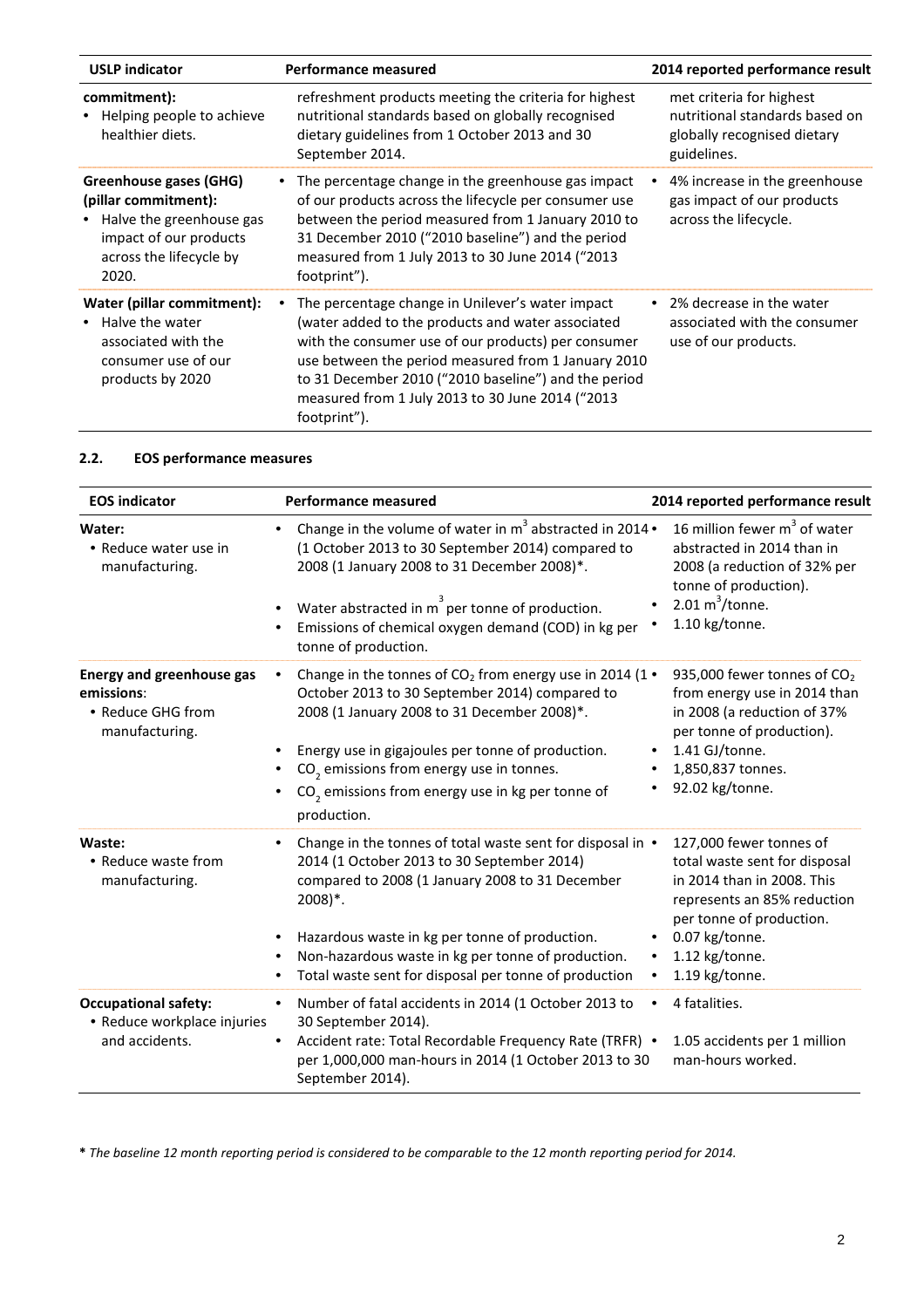## **3. Data sources**

Our objective is to gather and report reliable and robust data. We are committed to providing transparency on the quality of the data where we consider there are matters which are material to users of the information. The information we report is subject to internal review processes and, where relevant and/or required, peer review. All performance measures in the above tables, 2.1 and 2.2, are subject to external assurance.

## **3.1. USLP performance measures**

Our data reporting systems for Unilever Sustainable Living Plan targets and performance are evolving and we continue to work to align data recording and reporting methods across the Unilever Group. This includes working with third parties where we rely on their data to provide input and support our performance.

## **3.2. EOS performance measures**

collated and analysed using a web-based Environmental Performance Reporting tool (EPR). Since 2008 our CO<sub>2</sub> emissions Every year we collect data from each of our manufacturing sites on key measures of environmental performance. This is data reporting has been aligned to the internationally accepted Greenhouse Gas Protocol\*\*.

For the reporting period 1 October 2013 to 30 September 2014, 259 manufacturing sites in 71 countries reported environmental performance data. In some cases multiple factories occupy one manufacturing site and these report separately in our EPR system.

 For the two occupational safety performance measures, we collect data from our manufacturing sites and nonmanufacturing sites, e.g. head offices, research laboratories and marketing/sales organisations via our Occupational Safety (OS) tool. For the reporting period 1 October 2013 to 30 September 2014, 521 sites reported occupational safety performance measures.

\*\* The Greenhouse Gas Protocol Initiative is a multi-stakeholder partnership of businesses, NGOs, governments and others convened by the World Resources Institute (WRI), US-based environmental NGO, and the World Business Council for Sustainable Development (WBCSD), a Geneva-based coalition of 200 international companies. Launched in 1998, the Initiative's mission is to develop *internationally accepted greenhouse gas (GHG) accounting and reporting standards for business and to promote their broad adoption.*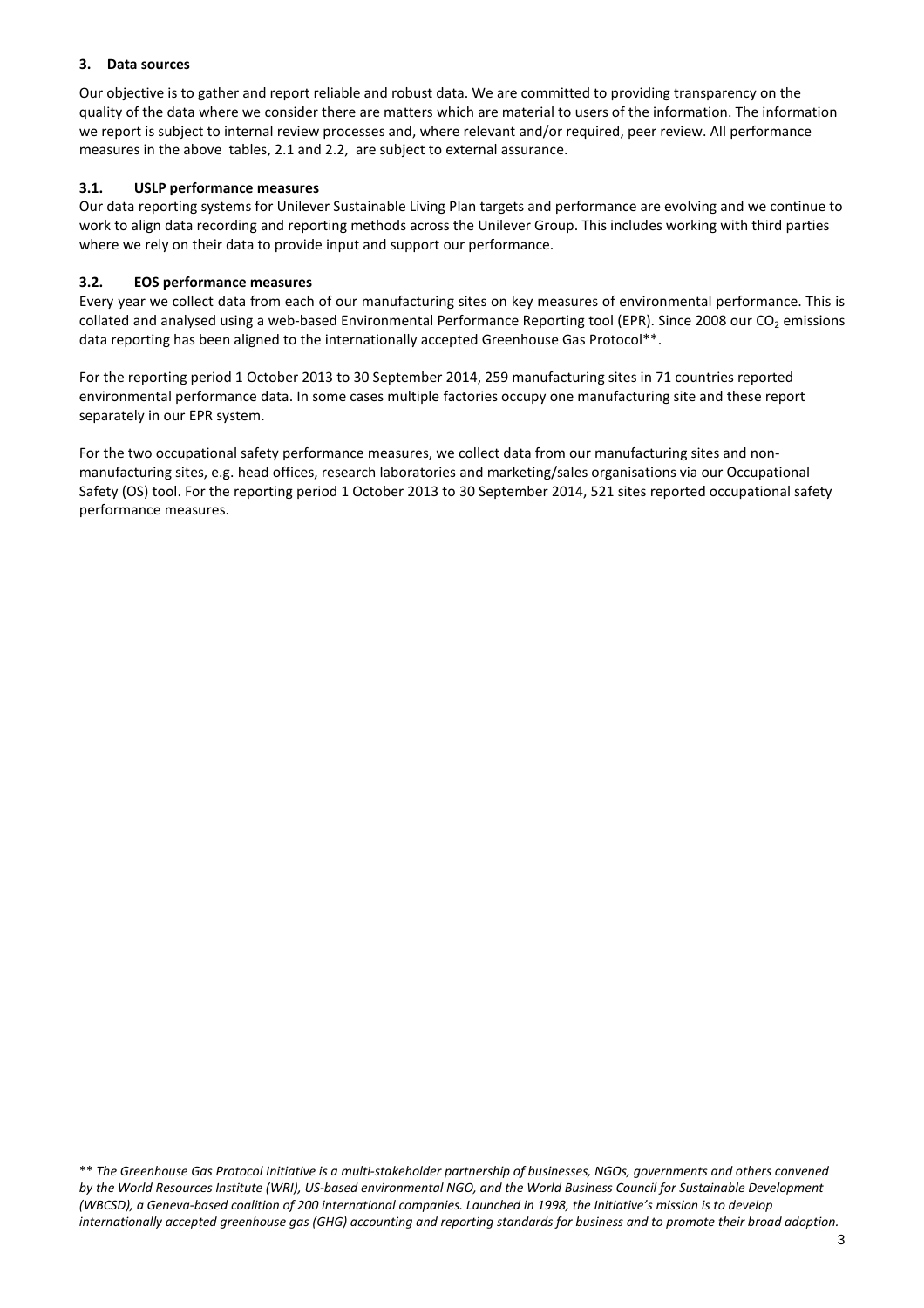## **4. USLP performance data preparation**

Sections 4.1 – 4.4 detail the basis of preparation for each USLP performance measure.

#### *4.1 Health & Hygiene – Reduce diarrhoeal and respiratory disease through handwashing*

**Performance measure**: The number of people reached by Lifebuoy handwashing programmes since 2010 (this covers the period 1 January 2010 to 31 December 2014).

The Lifebuoy behaviour change handwashing programmes are designed to reach children through schools, to reach mothers through health clinics and women's groups, and to reach people in remote areas via rural outreach programmes such as 'Khushion Ki Doli' (KKD) in India. KKD is a multi-brand marketing initiative which reaches out to consumers in media dark villages to promote messages from a variety of Unilever home and personal care brands including Lifebuoy. Lifebuoy features in this programme via a brand film which illustrates Lifebuoy's role in germ protection and Lifebuoy's glow germ demonstration.

#### *Definition*

Reach is the total number of people influenced to change their handwashing habits as a result of Lifebuoy's handwashing programmes.

Reach is calculated as the total number of direct contacts per handwashing programme (excluding KKD outreach programme) multiplied by the average number of individuals in a household ("household multiplier") applicable in each of the 'in scope' countries.

Direct contact is defined as an individual who has attended a handwashing behaviour change programme consisting of interactive elements such as educational videos, flip chart or comic book stories as well as demonstrations regarding handwashing, games, and/or continuous practice. These elements align to the five non negotiables that we have identified as being important principles of Lifebuoy's behaviour change interventions. They are informed by behaviour change best practice, and are grounded in a deep understanding of the target and their soap-use behaviour. They are: 1) programme drives sustained practice of handwashing with soap (HWWS) for 21 days, 2) mother-child interaction, 3) glo germ demo, 4) reward, 5) pledge. We strongly encourage programmes to cover all five non negotiables and direct contacts are only counted once they have completed a minimum of three of these five non negotiables. Since most schools cover these elements through multiple sessions, the average number of attendees over the duration of these sessions are counted as direct contacts for the programme.

#### *Scope*

The countries 'in scope' of this performance measure in 2014 are: Bangladesh, Brazil, Cameroon, China, Côte D'Ivoire, Egypt, Ghana, India, Indonesia, Kenya, Malaysia, Malawi, Myanmar, Nepal, Pakistan, Rwanda, South Africa, Sri Lanka, Sudan and Vietnam.

#### *Performance data preparation and assumptions*

Total reach is calculated as the total number of direct contacts per handwashing programme (excluding KKD outreach programme) multiplied by the average number of individuals in a household ("household multiplier") applicable in each of the 'in scope' countries.

The average number of attendees of the intervention sessions (direct contacts) are logged and consolidated into the total number of direct contacts per programme in each 'in scope' country.

The household multiplier is only applied when the specific programme has met at least three of the five non-negotiables, one of which being that programmes must drive sustained practice of handwashing with soap for 21 days. Based on evidence from previous research, we have established that each individual will take back to their household the learning from attending the intervention programme.

In the case of multi-brand rural intervention programmes, such as KKD in India, we count the total number of direct contacts attending i.e. we do not apply the household multiplier to these programmes.

For the calculation of reach in Bangladesh, it is considered appropriate to include all students in the schools as direct contacts as those children who were absent during the 21 day course get hand outs or are taken through the course for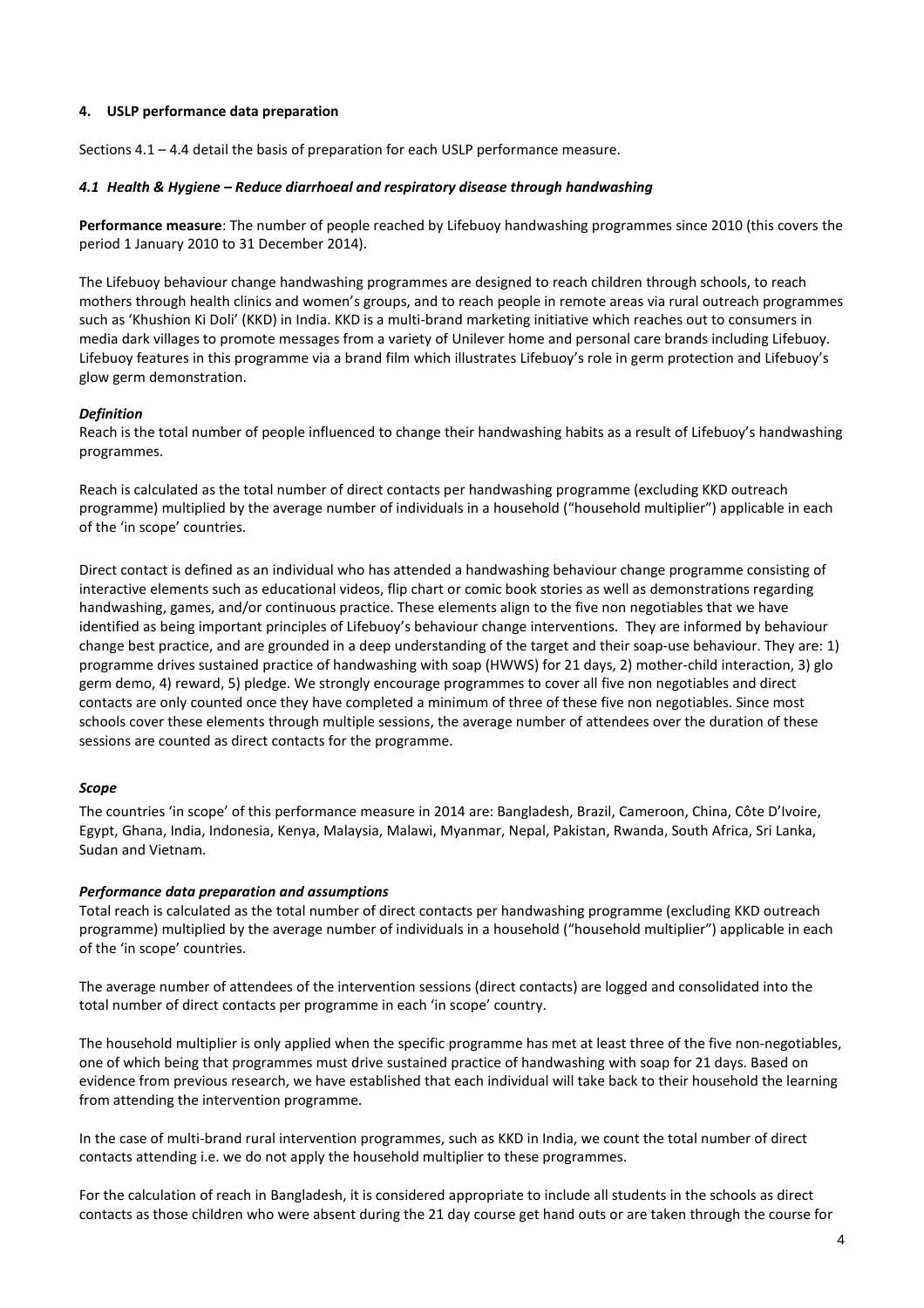the days they have missed. This approach is undertaken specifically in Bangladesh where school absenteeism rates are high.

For the countries which have been running programmes before 2014, the average number of individuals in a household in each 'in scope' country is based on national census data or recognised survey data. For countries in which the programmes have been executed for the first time in 2014, average number of individuals in a household is based on the latest census data taken from Euromonitor International.

Where different handwashing programmes are run in the same locations, contact with more than one family member of a single household could result. Where this occurs, we exclude the direct contacts reached of a programme according to the following policy:

- Direct contacts of a programme run in the same area as another programme which meets a lesser number of the behaviour change non-negotiables will be excluded.

- Where two programmes are run in the same area and both meet behaviour change non-negotiables to the same degree, the programme with lower reach (by direct contact) is excluded.

No adjustment is made for siblings from the same household reached directly by programmes due to lack of accurate sibling data.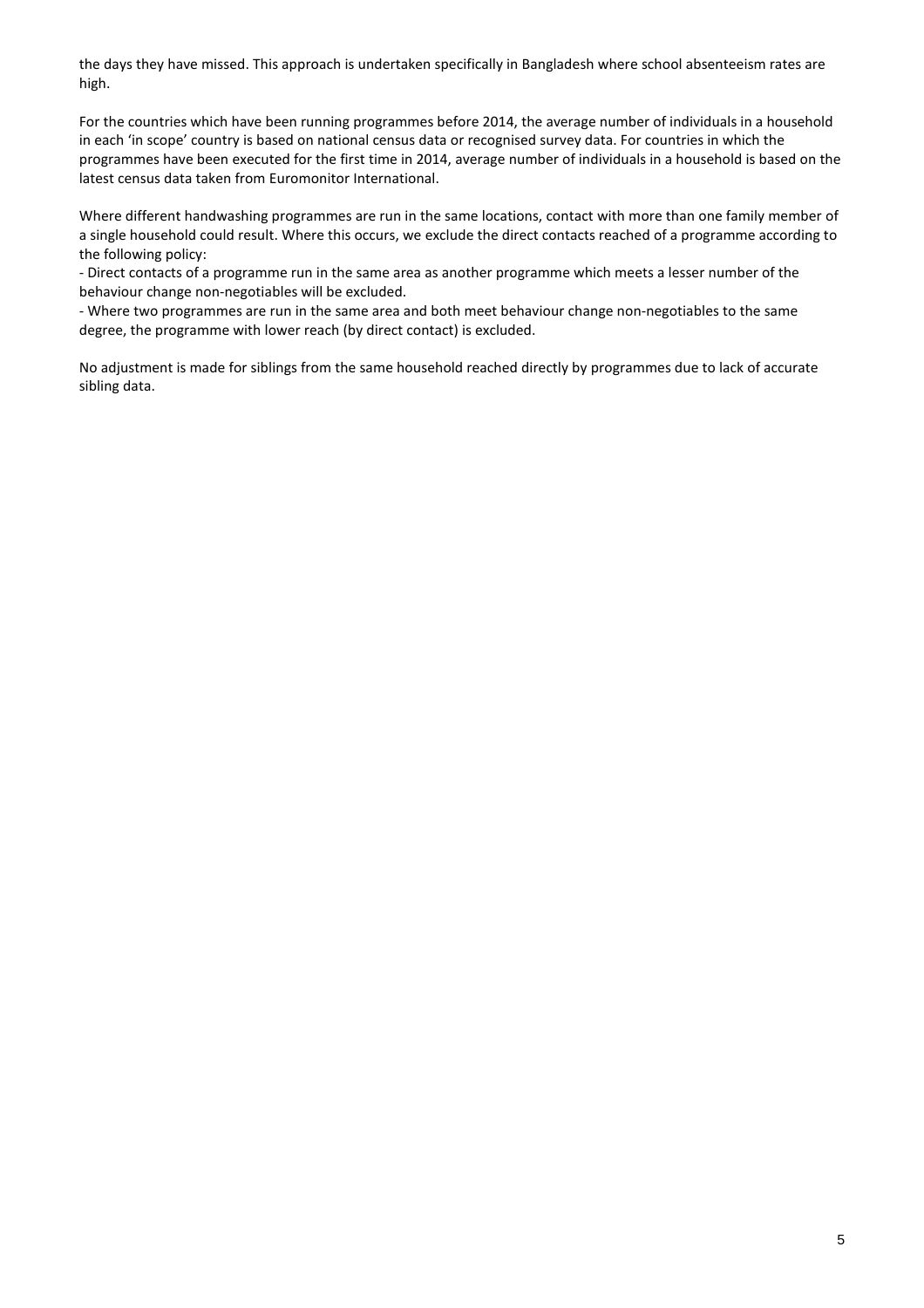## *4.2 Health & Hygiene – Provide safe drinking water*

**Performance measure***:* The number of litres of safe drinking water provided by Pureit since 2010. The reporting period is from 1 January 2010 to 31 December 2014.

This performance measure was revised in 2014, following an internal review, to report the number of litres of safe drinking water provided. For the period 1 January 2005 to 31 December 2013 the performance measure reported was the number of people who have gained access to safe drinking water from Pureit since its launch in 2005.

## *Definition*

Pureit offers a range of in-home water purifiers that provide safe drinking water and meets stringent safety standards. The number of litres of safe drinking water provided is through Pureit devices and its consumables.

## *Scope*

There are 12 countries "in-scope" of this performance measure where Pureit is currently available: Brazil, Bangladesh, China, Ghana, India, Indonesia, Kenya, Mexico, Nigeria, Pakistan, Philippines and Sri Lanka.

## *Performance data preparation and assumptions*

The numbers of devices and replacement filters (or "consumables") sold are obtained from the relevant Unilever sales management systems in each 'in scope' country.

The number of litres of safe drinking water provided is calculated as:

The total number of devices and consumables sold multiplied by the total purification capacity (in litres) of each device or consumable during its lifetime, as applicable to each of the 'in scope' countries.

We make the following assumptions in our calculations:

- Unilever's range of water purifying devices and consumables sold to Unilever customers are sold to consumers.
- All consumables and devices sold are being used.
- The full purification capacity of each consumable is used within one year.
- The full purification capacity of each consumable is used before replacement.
- There is a zero percent failure rate in Pureit devices and consumables, as all returns to Unilever can be repaired and returned to consumers.

The purification capacity of each SKU (stock-keeping unit) has been determined by product certificates which contains information on the capacity and tests to confirm the purity which have been reviewed and signed-off by Research and Development.

The number of litres of safe drinking water provided from devices and consumables has been rounded down to the nearest billion.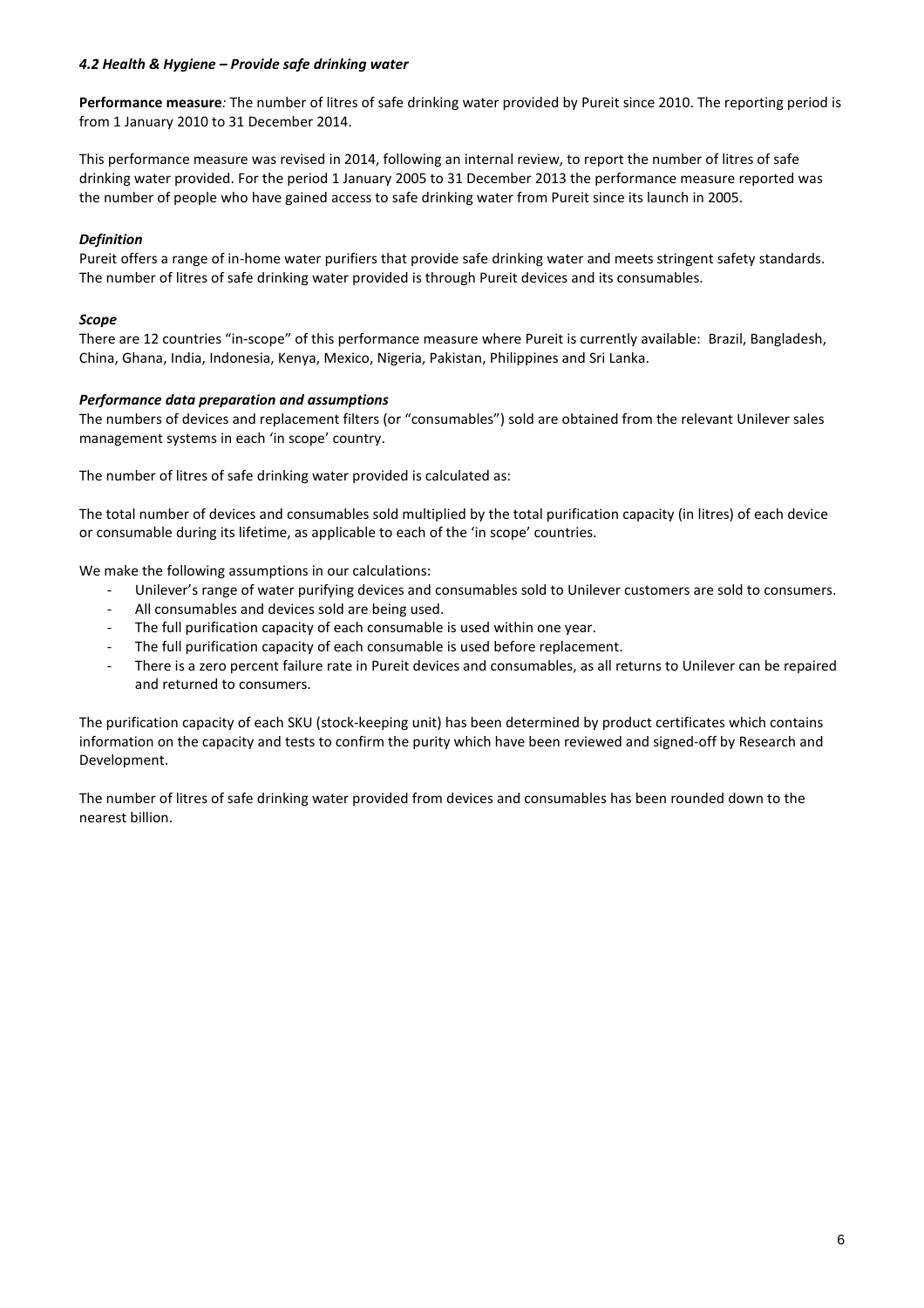## *4.3 Nutrition (pillar commitment) – Helping people to achieve healthier diets*

**Performance measure**: The percentage of sales volume of Unilever's food and refreshment products meeting the criteria for highest nutritional standards, based on globally recognised dietary guidelines from 1 October 2013 to 30 September 2014.

## *Definition*

Unilever's food and refreshment products portfolio consists of all the individual food and refreshment SKUs including food service marketed by Unilever worldwide, as well as the products marketed through the Pepsi Lipton joint venture.

The highest nutrition standards refer to product levels of salt, saturated fat, trans fats, added or total sugar and kilocalories that are aligned with international dietary guidelines and are therefore the strictest within Unilever's Nutrition Enhancement Programme. We evaluate the content of these nutrients in our food and beverage products on the basis of the nutritional specifications. These specifications are the basis for nutrient levels disclosure on our product packaging or websites. The nutritional specifications are determined in line with globally and/or locally accepted food regulator methodologies.

The nutrient content of individual food and refreshment SKUs is compared to the standards in order to determine compliance. Each product must meet all the required nutrient standards to be determined as compliant.

### The standards used are shown below

| <b>Hydrogenated</b><br><b>Vegetable Oils</b><br>≤1g/100g<br>≤1g/100g<br>$\leq$ 1g/100g |
|----------------------------------------------------------------------------------------|
|                                                                                        |
|                                                                                        |
|                                                                                        |
|                                                                                        |
|                                                                                        |
|                                                                                        |
| $\leq$ 1g/100g                                                                         |
| ≤1g/100g                                                                               |
| ≤1g/100g                                                                               |
| ≤1g/100g                                                                               |
| $\leq$ 1g/100g                                                                         |
| $\leq$ 1g/100g                                                                         |
| $\leq$ 1g/100g                                                                         |
| ≤1g/100g                                                                               |
| $\leq$ 1g/100g                                                                         |
| $\leq$ 1g/100g                                                                         |
| $\leq$ 1g/100g                                                                         |
| ≤1g/100g                                                                               |
| ≤1g/100g                                                                               |
| $\leq$ 1g/100g                                                                         |
|                                                                                        |
| $\leq$ 1g/100g                                                                         |
|                                                                                        |

1. Salted spread countries = UK & Ireland, Sweden, USA, Canada, Trinidad, Tobago, Brazil, Chile, Colombia, Ecuador, El Salvador, Guatemala, Mexico, Panama, Paraguay, Peru, Uruguay, South and Central Africa

We report the percentage of sales volume (in tonnes) meeting these standards.

### *Scope*

All food and refreshment products including food service sold by Unilever globally in all countries are 'in scope' of this performance measure as well as the products marketed through the Pepsi Lipton joint venture.

#### *Performance data preparation and assumptions*

The nutritional data for all food and refreshment products including food service are taken from Unilever's product specification management systems. Ready-to-drink tea portfolio data is taken from the relevant Pepsi Lipton Joint Ventures data management systems.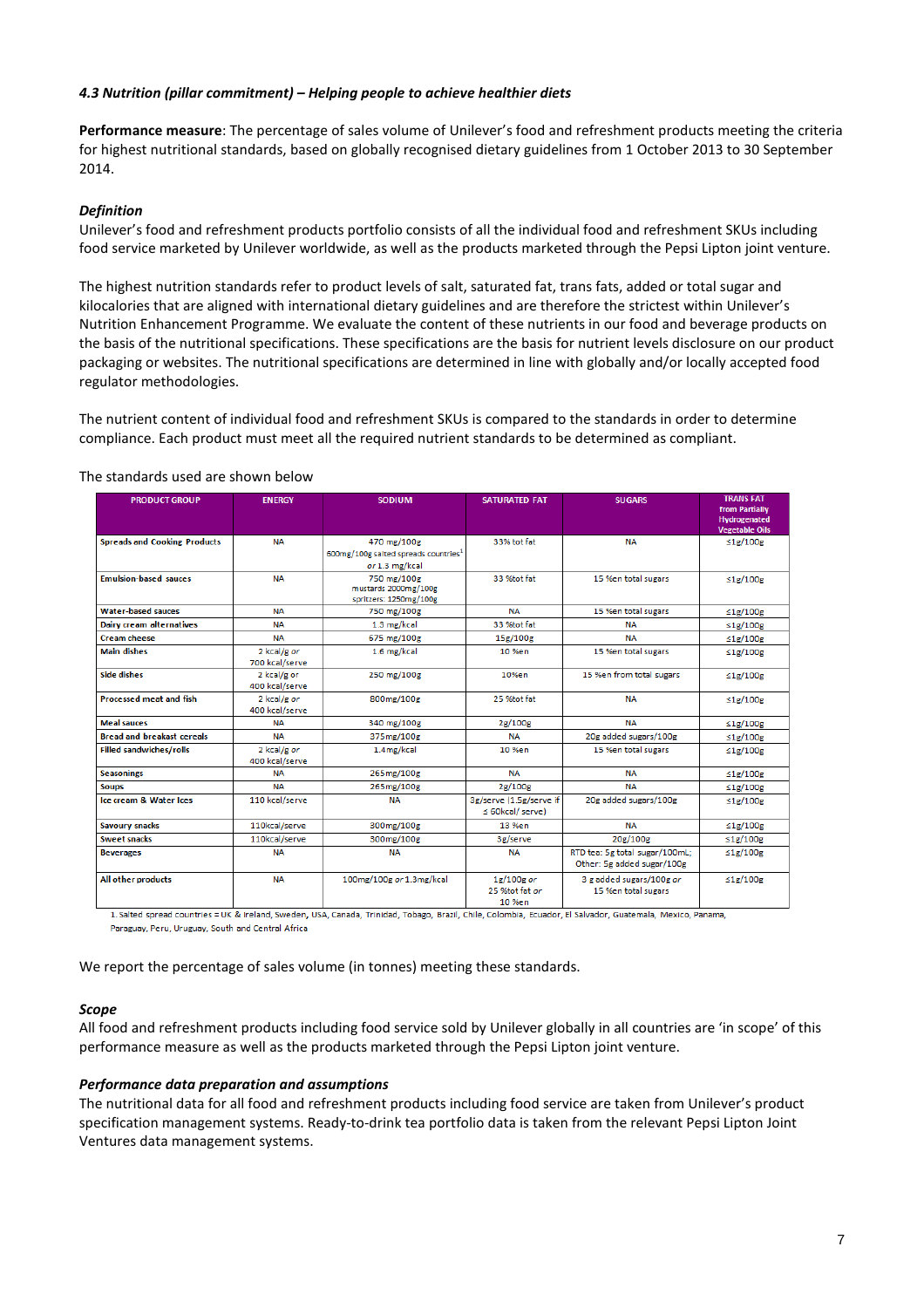#### **Performance measure**

The percentage change in the greenhouse gas impact of our products across the lifecycle per consumer use between the period measured from 1 January 2010 to 31 December 2010 ("2010 baseline") and the period measured from 1 July 2013 to 30 June 2014 ("2013 footprint").

#### *Definitions*

- The GHG performance measure considers GHG emissions (including Carbon Dioxide (CO<sub>2</sub>), Methane (CH4), Nitrous Oxide (N2O), Hydro fluorocarbons and Perfluorocarbons (F-gases) and Sulphur hexafluoride (SF6)) resulting from our products.
- The GHG performance measure is expressed on a 'per consumer use' basis. 'Per consumer use' refers to the consumed amount per individual portion, single use or serving of a Unilever product by one person. It is based on the amount of product sold to the consumer, and either the recommended dose/use or habits data.
- GHG emissions are measured across the lifecycle and include the following phases of a product: ingredients, packaging, manufacturing, distribution (which includes warehousing and retail), consumer use and disposal.

#### *Scope*

Our GHG performance measure calculates the GHG emissions related to our products in 14 countries: Brazil, China, France, Germany, India, Indonesia, Italy, Mexico, Netherlands, Russia, South Africa, Turkey, UK, and USA.

Products excluded from the GHG performance measure are:

- those for which the required data is not available with sufficient detail and/or where Unilever does not have direct influence over the footprint of the finished product, namely: products developed and manufactured through our joint venture operations, products distributed to professional markets via Food Solutions, bulk items and export items that are sold to third parties as unfinished products, promotional items and complex packs, and tools and devices (including Pureit).
- those which have exceptionally high sales volumes expressed in per consumer uses and represent a negligible proportion of our absolute impact, thereby having the potential to distort the 'per consumer use' performance measure. This is a change of approach compared to the previous reporting period and this year applies to one product in our portfolio, Q Tips cotton buds.

These exclusions are applied consistently across the GHG, water and waste performance measures.

#### *Performance data preparation and assumptions*

Calculating this performance measure requires a detailed analysis of the GHG impacts of thousands of products spread across 14 countries. The results are calculated at a corporate level on a per consumer use basis. The GHG impact is calculated for a representative sample of products, based on a clustering of products. The clustering aims to account for at least 80% of our sales volume in the key countries. The representative product assessment is then extrapolated at a category and country level to account for the un-clustered products in each of the 14 countries.

For each representative product, a number of internal and external data sources are used to describe the various life cycle activities and inputs (e.g. specification of product, energy for site of manufacture, consumer use data). Consumer use (i.e. the consumed amount per individual portion, single use or serving of a Unilever product by one person) is determined based on either consumer habits studies or on-pack recommendations. In cases where relevant consumer habits studies are unavailable, internal expert opinion is also used where necessary. Consumer use data often varies by country. The data on the GHG emission impact of ingredients and packaging are obtained from external databases (based on industry averages) or internal expert studies. Information on the GHG impact of ingredients, packaging and consumer use is analysed and combined with the GHG impact of manufacturing and distribution (based on internal data sources) to calculate our GHG performance measure.

In 2014, we recalculated the 2010 baseline to reflect our better understanding of consumer habits data where available and applicable. Therefore, our 2014 GHG performance measure result is not comparable to those results reported in prior years.

The GHG performance measure is subject to internal review to identify and correct material anomalies before it is reported.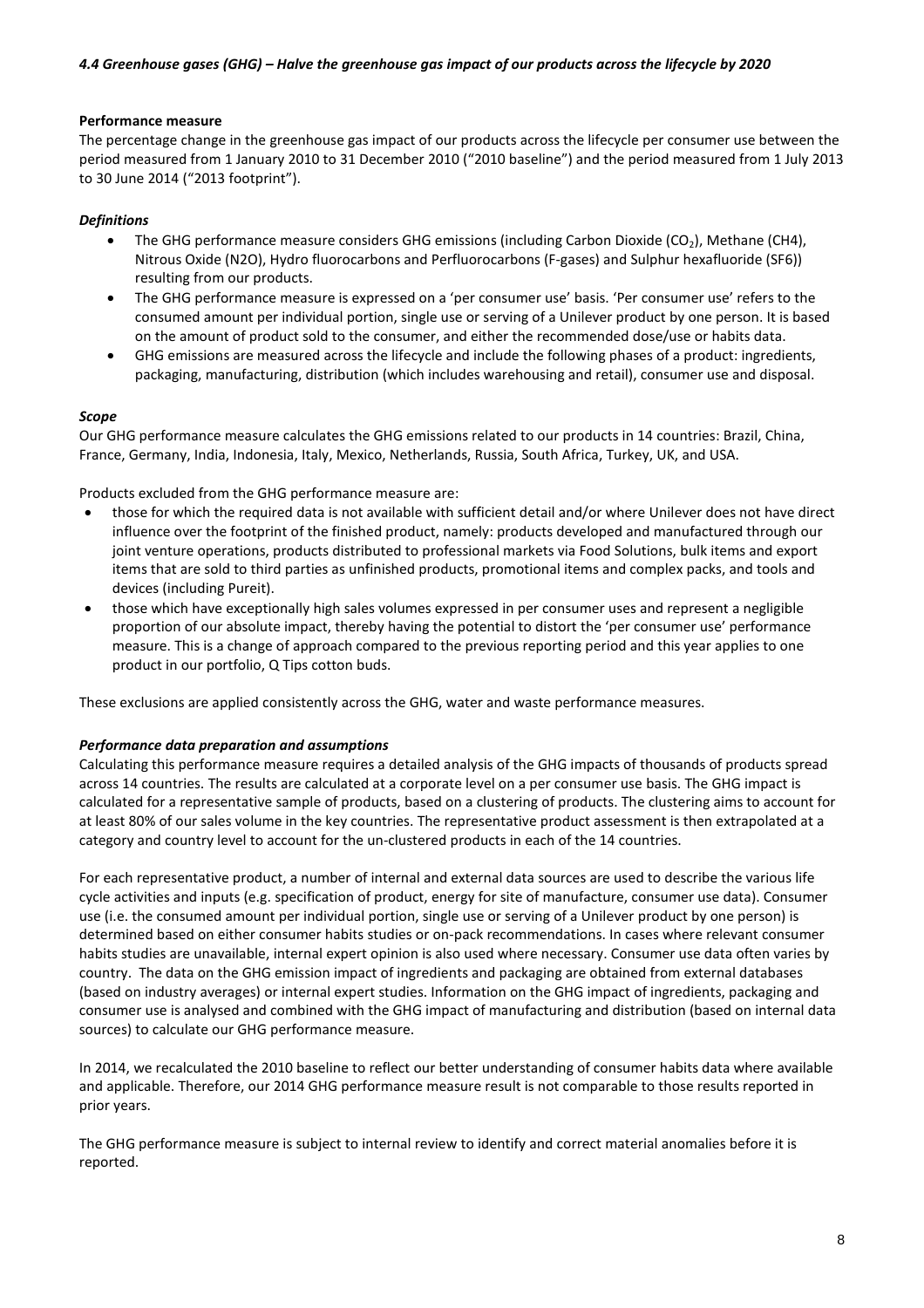### *4.5 Water – Halve the water associated with the consumer use of our products by 2020*

### **Performance measure**

The percentage change in the water impact (water added to the product and water associated with the consumer use of our products) per consumer use between the period measured from 1 January 2010 to 31 December 2010 ("2010 baseline") and the period measured from 1 July 2013 to 30 June 2014 ("2013 footprint").

## *Definitions*

- The water performance measure considers the water we add to the product (ingredients phase) plus the water used by consumers for our products (consumer-use phase). Agricultural water and water use related to nonrenewable materials (raw material phase), and water used in manufacturing are not included as these data are not yet available at the required quality or accuracy level.
- The water performance measure is expressed on a 'per consumer use' basis. 'Per consumer use' refers to the consumed amount per individual portion, single use or serving of a Unilever product by one person. It is based on the amount of product sold to the consumer and either the recommended dose/use or habits data.
- Our definition of domestic water scarcity is based on: a) an evaluation of the number of people in each country experiencing physical water scarcity and b) the number of people who have access to an improved water source and c) countries which have watersheds with WSI1>0.4 and/or where less than 80% of the population has access to sanitation/clean water.

### *Scope*

Our water performance measure is calculated for the seven countries we have identified as water-scarce (China, India, Indonesia, Mexico, South Africa, Turkey and the USA). These seven water-scarce countries were identified as waterscarce based on an assessment in 2008 (updated in 2011) of domestic water used with our products in the 14 key countries.

This year the water performance measure is calculated against our five water-using sub-categories (laundry, hair care, oral care, skin cleansing, and household care). Of Unilever's 12 sub-categories, these five represent 99% of our absolute water impact (as measured by our performance measure). See figure 1. Prior to 2014, the water performance measure was calculated against all 12 sub-categories.



### Figure 1

Products excluded from the water performance measure are:

- those for which the required data is not available with sufficient detail and/or where Unilever does not have direct influence over the footprint of the finished product, namely: products developed and manufactured through our joint venture operations, products distributed to professional markets via Food Solutions, bulk items and export items that are sold to third parties as unfinished products, promotional items and complex packs, and tools and devices (including Pureit).
- those which have exceptionally high sales volumes expressed in per consumer uses and represent a negligible proportion of our absolute impact, thereby having the potential to distort the 'per consumer use' performance measure. This is a change of approach compared to the previous reporting period and this year applies to one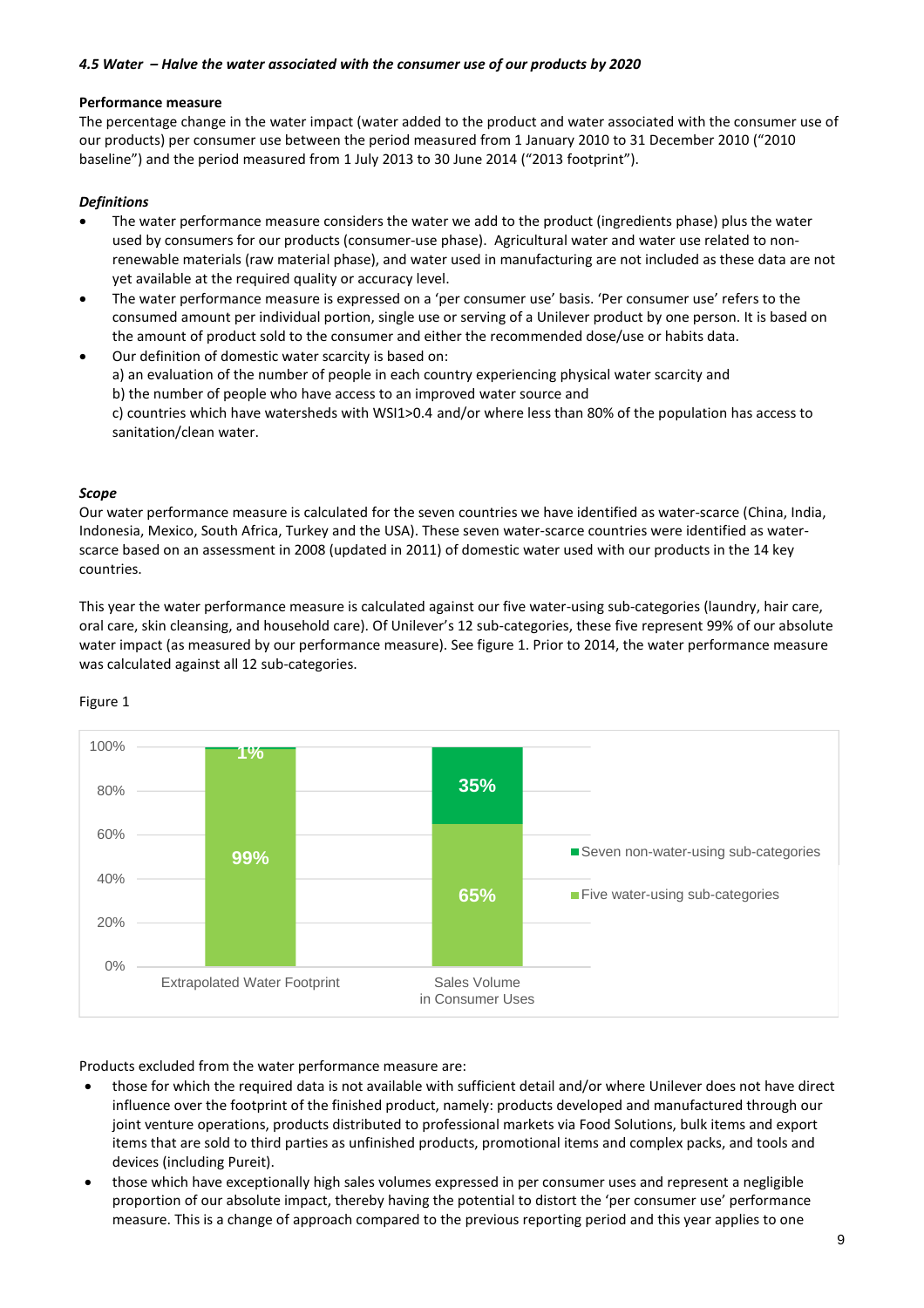product in our portfolio, Q Tips cotton buds.

These exclusions are applied consistently across the GHG, water and waste performance measures.

### *Performance data preparation and assumptions*

Calculating this performance measure requires a detailed analysis of the water impacts of over a thousand products. The results are calculated at a corporate level on a per consumer use basis. The water impact is calculated for a representative sample of products, based on a clustering of products. The clustering aims to account for at least 80% of our sales volume in the 14 key countries. The representative product assessment is then extrapolated at a category and country level to account for the unclustered products in each of the seven water scarce countries.

For each representative product, a number of internal and external data sources are used to describe the two life cycle activities and inputs (specification of products and consumer use data). Data on the water impact of the ingredients phase is obtained from internal product specification systems. Consumer use (i.e. the consumed amount per individual portion, single use or serving of a Unilever product by one person) is determined based on either consumer habits studies or on-pack recommendations. In cases where relevant consumer habits studies are unavailable, internal expert opinion is also used where necessary. Consumer use data often varies by country.

In 2014, we recalculated the 2010 baseline to reflect our better scientific understanding of the consumer habits data where available and applicable. Therefore, our 2014 water performance measure result is not comparable to those results reported in the prior years.

The water performance measure is subject to internal review to identify and correct material anomalies before it is reported.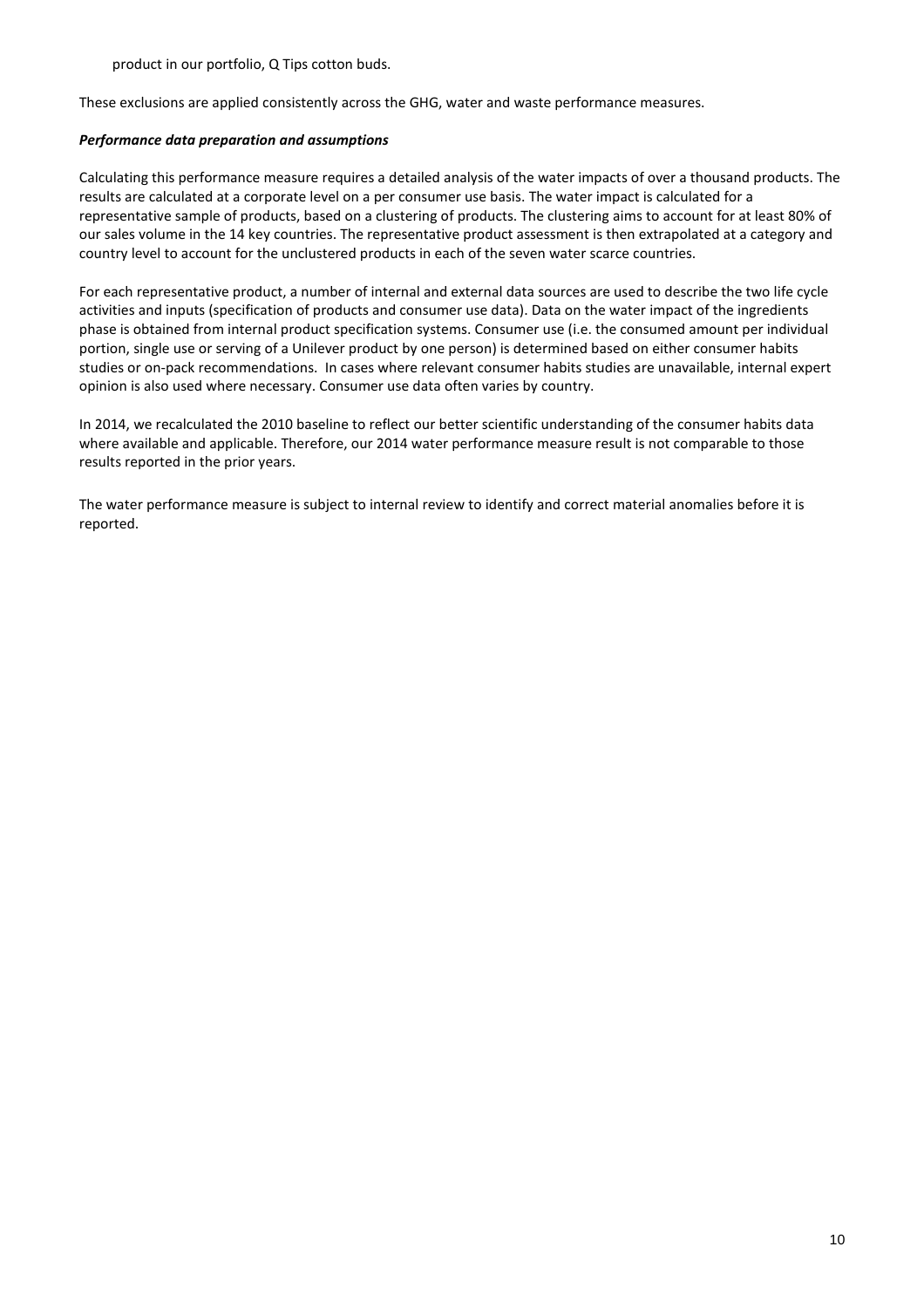## **5. Environmental and Occupational Safety performance data preparation**

Sections 5.1 – 5.8 detail the basis of preparation for each EOS performance measure.

## *5.1 Water – Quantity of water (in cubic metres) abstracted by manufacturing sites (part of USLP)*

**Performance measure**: The amount of water abstracted in cubic metres by manufacturing sites in 2014 (this covers the period 1 October 2013 to 30 September 2014). The quantity of water abstracted in cubic metres during the reporting year compared to the quantity of water abstracted in cubic metres in the baseline year (2008).

## *Definition*

Water abstracted is defined as water imported by Unilever manufacturing sites from municipal supplies, bore hole, river, sea etc. Each factory records water abstracted as either potable water (drinking water quality) or non-potable water (non-drinking water quality). Total water abstracted is the sum of potable and non-potable, measured in cubic metres. Examples include water used as an ingredient in products, uncontaminated non-contact cooling water and waste water.

We calculate water abstracted per tonne of production, based on total cubic metres of water abstracted divided by the sum of production volume in tonnes reported by each manufacturing site.

### *Scope*

Water abstracted by manufacturing sites does not include rainwater captured and treated on the manufacturing site. Water contained in raw materials is not included. However, water abstracted for use as an ingredient in products is included. Water abstracted by third parties that manufacture or package products for Unilever is excluded.

### *Performance data preparation and assumptions*

Measuring water abstracted by Unilever manufacturing sites when it enters the factory boundary is more specific than 'use' of water resources which can have multiple meanings. All imported water as recorded on meter reads/invoices is captured by each manufacturing site in the EPR system. All data is recorded in cubic metres.

The EPR system summarises and aggregates the data into standard reports by manufacturing site and at regional and global levels.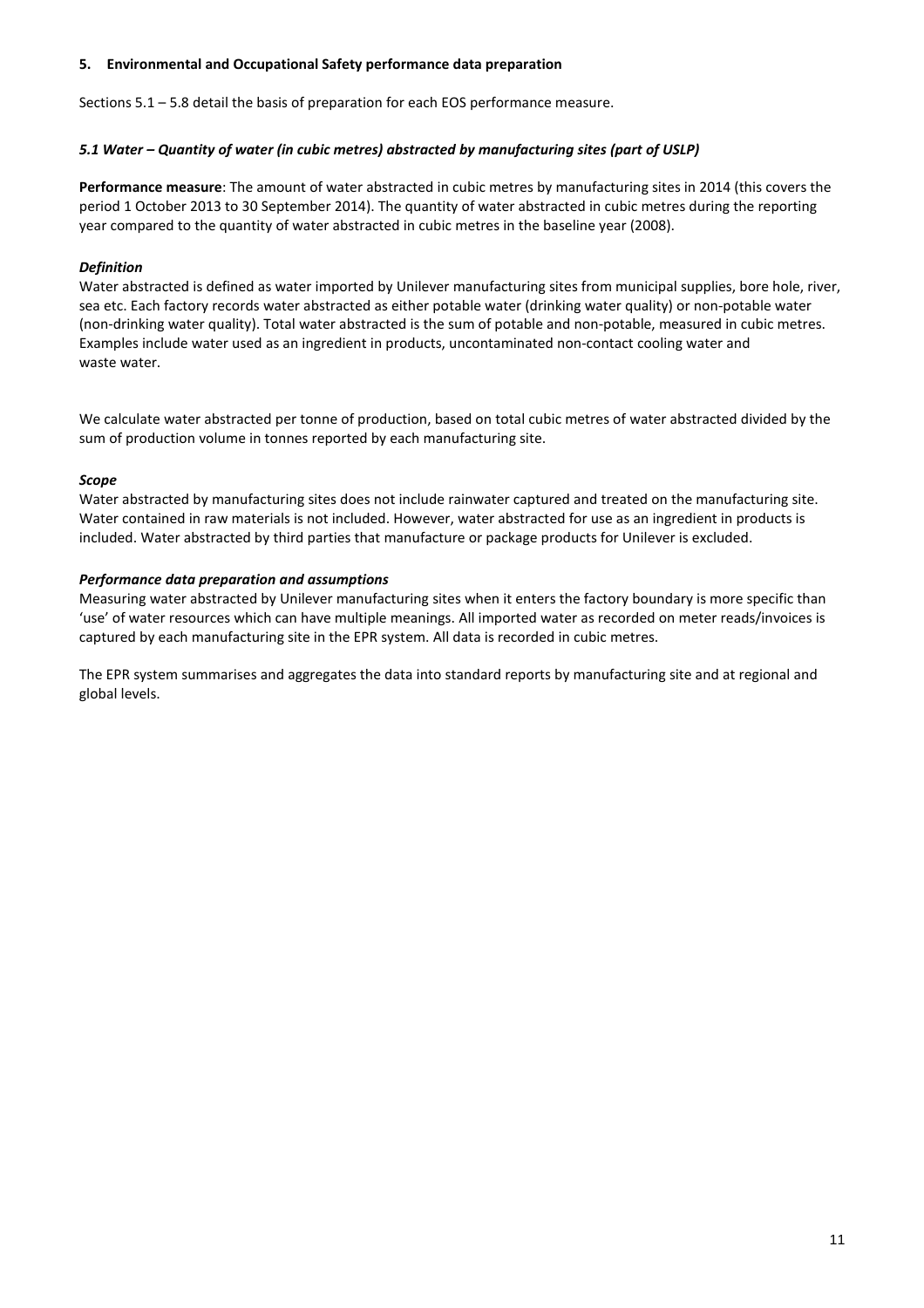## *5.2 Emissions of chemical oxygen demand (COD) in kg per tonne of production*

**Performance measure:** Chemical oxygen demand (COD) in kg in 2014 (this covers the period 1 October 2013 to 30 September 2014).

## *Definition*

COD represents the ingredients and product lost from our manufacturing processes in process wastewaters. It arises mainly during cleaning operations.

COD is widely used by regulatory bodies to control industrial wastewaters and to calculate the correct level of charges for downstream municipal wastewater treatment, which is designed to remove most of the COD before the wastewater is discharged to the environment.

## *Scope*

The Unilever COD data represents the effluent load discharged from the boundary of the manufacturing site. It is typically calculated from a representative concentration of COD in the wastewater and volumetric flow of the wastewater.

## *Performance data preparation and assumptions*

The COD load is typically calculated using COD concentration data measured in on-site laboratories or those of wastewater treatment companies and volumetric flow data from effluent flow meters on site.

Where direct measurement of COD is not carried out, estimated COD concentration is calculated by reference to previously taken samples.

The data does not make any allowance for the fact that based on individual site data we estimate that around a further 90% of this material is removed in municipal wastewater treatment plants. Consequently the COD load which actually reaches the environment is much lower.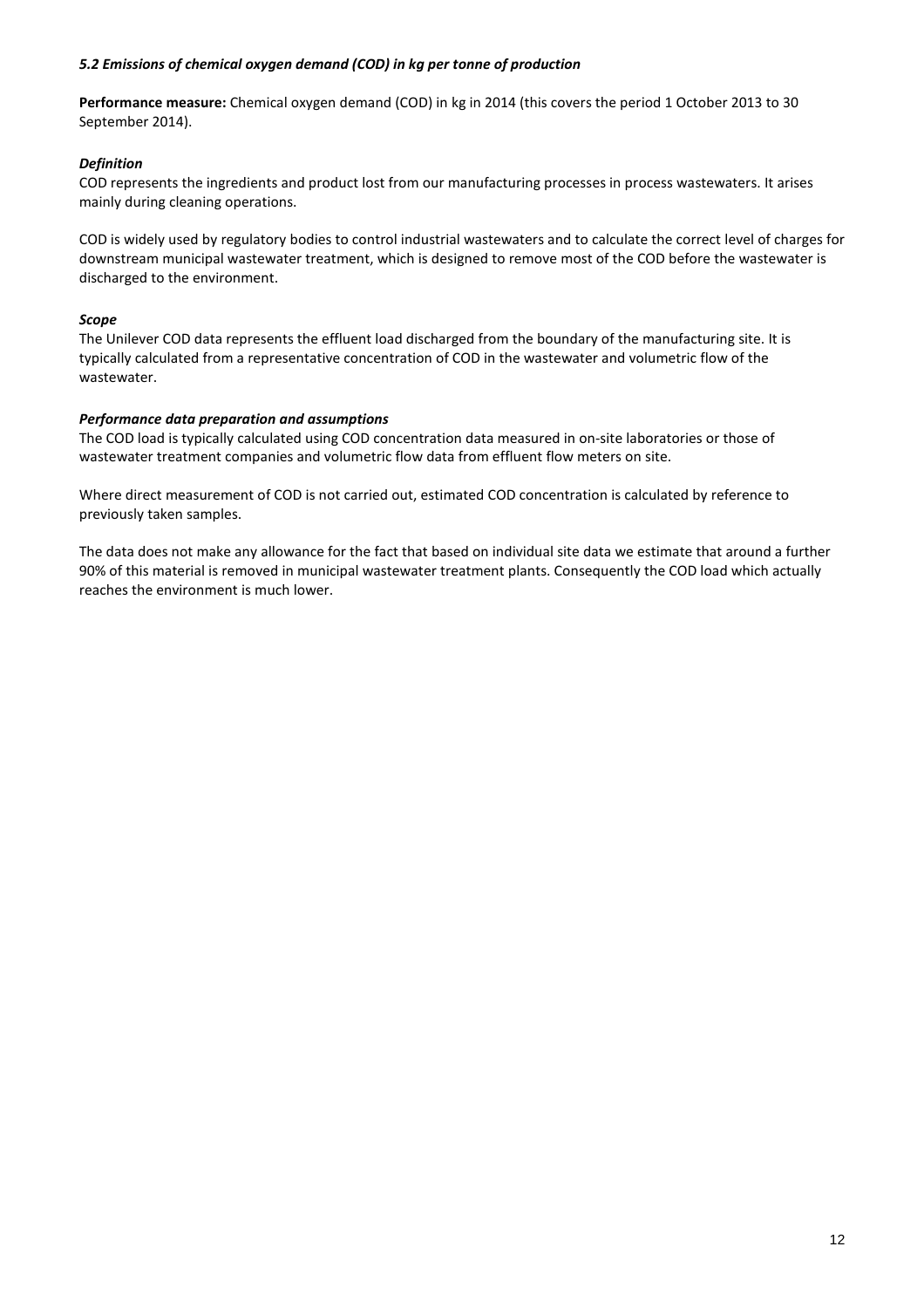## **5.3 and 5.4 Greenhouse gases:**

- CO<sub>2</sub> emissions from energy use in kg per tonne of production and change in the tonnes of CO<sub>2</sub> from energy **use in the year ended 30 September 2014 compared to the 2008 baseline (part of USLP); and**
- **Total energy consumption in GJ per tonne of production**

**Performance measure**: Tonnes of CO<sub>2</sub> emissions from energy used in manufacturing in 2014 (this covers the period 1 October 2013 to 30 September 2014). Absolute emissions during the reporting year compared to absolute emissions in the baseline year (2008).

## *Definition*

Each factory records energy used in manufacturing under various energy sources (e.g. grid electricity, gas, fuel oil, etc.). Each energy use is converted to gigajoules (GJ), using standard conversion factors and calorific values.

CO<sub>2</sub> emissions from energy used in manufacturing sites is calculated from energy sources in gigajoules multiplied by the carbon emission factor for each energy type (in kg  $CO<sub>2</sub>$  per GJ).

Absolute  $CO<sub>2</sub>$  emissions during the reporting year is the sum of  $CO<sub>2</sub>$  emissions for each energy source.

We calculate  $CO<sub>2</sub>$  emissions per tonne of production, based on absolute  $CO<sub>2</sub>$  emissions divided by the sum of production volume in tonnes reported by each manufacturing site.

## *Scope*

The energy sources that result in CO<sub>2</sub> emissions include electricity, coal, natural gas, heavy fuel oil, light fuel oil and steam used in manufacturing sites.

 $CO<sub>2</sub>$  emissions from the following uses/sources at our manufacturing sites are excluded:

- diesel/LPG used in forklifts, fire trucks and testing power generators;
- third parties that manufacture or package products for Unilever;
- biogenic fuels (biomass, wood pellets, etc.); and
- renewable electricity purchased from verifiable certification schemes.

Our GHG data does not include minor emissions sources that are beyond our boundary of financial control and that are not material. For example, emissions of  $CO<sub>2</sub>$  from energy used in our offices and warehouses are excluded, although we continue to drive improvements in these areas.

We do not measure levels of three other major GHGs because our emissions are negligible. These are: nitrous oxide (produced mainly in nitric oxide manufacture), perfluorocarbons (mainly associated with aluminium and magnesium production) and sulphur hexafluoride (used in some electrical equipment). GHG emissions associated with fugitive losses of HFC refrigerants are not included within the scope of CO<sub>2</sub> emissions from energy used in manufacturing. These are not material compared to emissions from energy used.

### *Performance data preparation and assumptions*

Primary energy use data is taken from meter reads/invoices and captured for each manufacturing site in the EPR system. The EPR system contains factors to convert common units of energy (e.g. cubic metres of gas or tonnes of oil) to a standard unit of energy (GJ).

Carbon emission factors are used to convert energy used in manufacturing to emissions of  $CO<sub>2</sub>$ . Carbon emission factors for fuels are provided by the Intergovernmental Panel on Climate Change (IPCC). Carbon emission factors for electricity reflect the country or sub-region where each manufacturing site is located and are provided by the International Energy Agency (IEA) and local regulatory authorities, for example the United States Environmental Protection Agency (US EPA). Consistent with the USLP metric, this is based on  $CO<sub>2</sub>$  emissions as opposed to GHG emissions.

These metrics are measured in the same way for all manufacturing sites. The EPR system summarises and aggregates the data into standard reports by manufacturing site and at regional and global levels.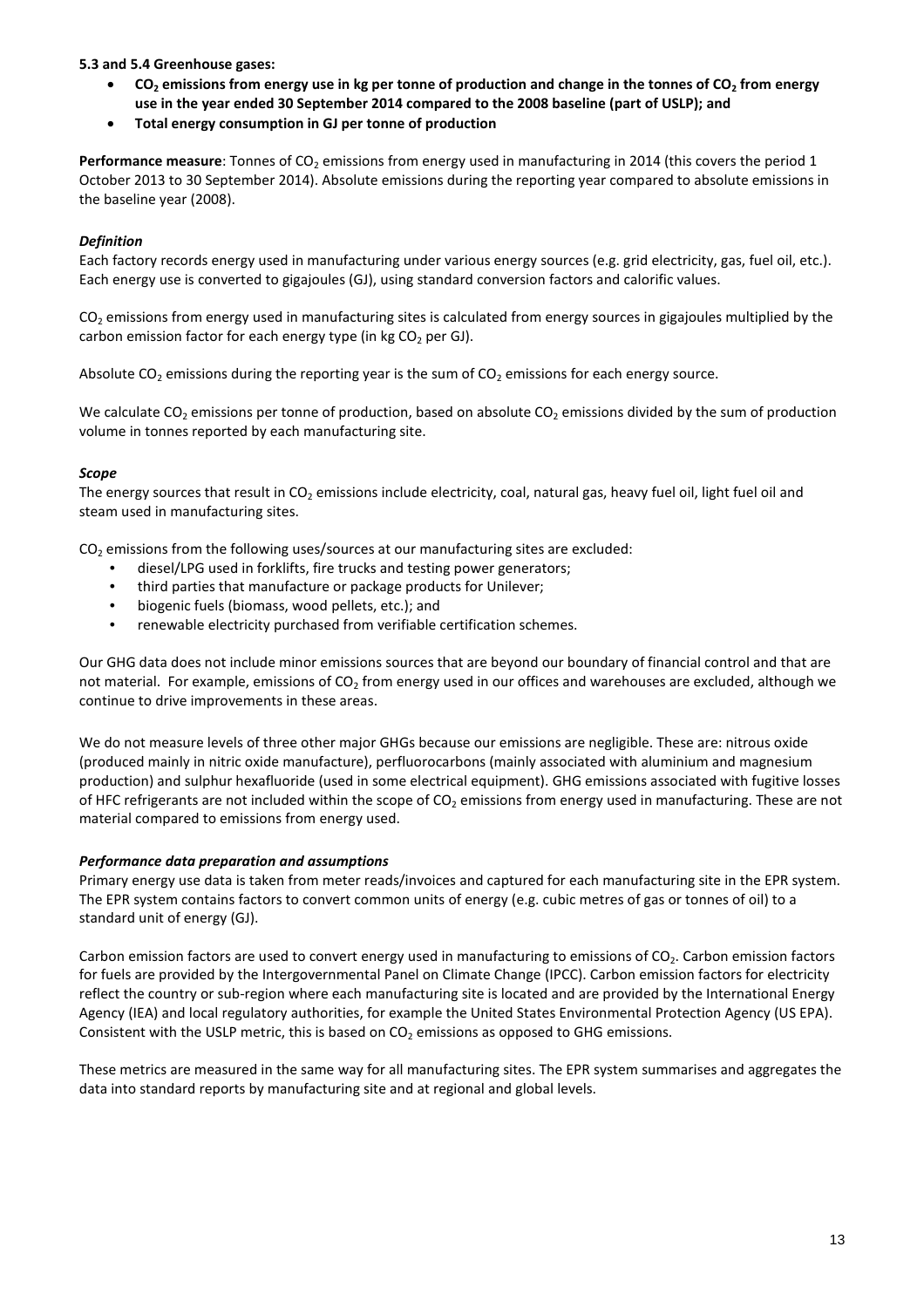## *5.5 and 5.6 Waste –*

- *Hazardous; and*
- *Non-hazardous waste in kg per tonne of production and change in tonnes of total waste in the year ended 30 September 2014 compared to the 2008 baseline (part of USLP)*

**Performance measure**: The amount of hazardous and non-hazardous waste sent for disposal in kg per tonne of production in 2014 (this covers the period 1 October 2013 to 30 September 2014). The change in the tonnes of total waste sent for disposal in the year ended 30 September 2014 compared to the baseline year (2008).

## *Definition*

Waste is defined as hazardous or non-hazardous as classified under local legislation where the manufacturing site is located.

Disposal of waste refers to solid or liquid wastes that are exported from a Unilever manufacturing site to landfill or to incineration without energy recovery.

We calculate kg disposed waste per tonne of production, based on total tonnes of disposed waste divided by the sum of production volume in tonnes reported by each manufacturing site.

## *Scope*

The metric does not include:

- liquid effluent wastes that are discharged from a site typically via pipeline or road tanker where the chemical oxygen demand (COD) is measured. (These liquid effluent wastes are recorded and reported separately internally);
- waste from building/demolition projects that are not directly related to production;
- waste that is kept permanently on-site through recycling, for example, waste that is mixed with concrete and used as building materials;
- waste temporarily held on site until an economic batch quantity is available for transportation off-site;
- waste generated by third parties in fulfilment of their work which is not related to Unilever production;
- waste disposed by third parties that manufacture or package products for Unilever.

### *Performance data preparation and assumptions*

Sites have access to primary waste data. This is typically from weigh-bridge tickets and invoices from waste providers and is captured by each manufacturing site in the EPR system.

This metric is measured in the same way for all manufacturing sites. The EPR system summarises and aggregates the data into standard reports by manufacturing site and at regional and global levels.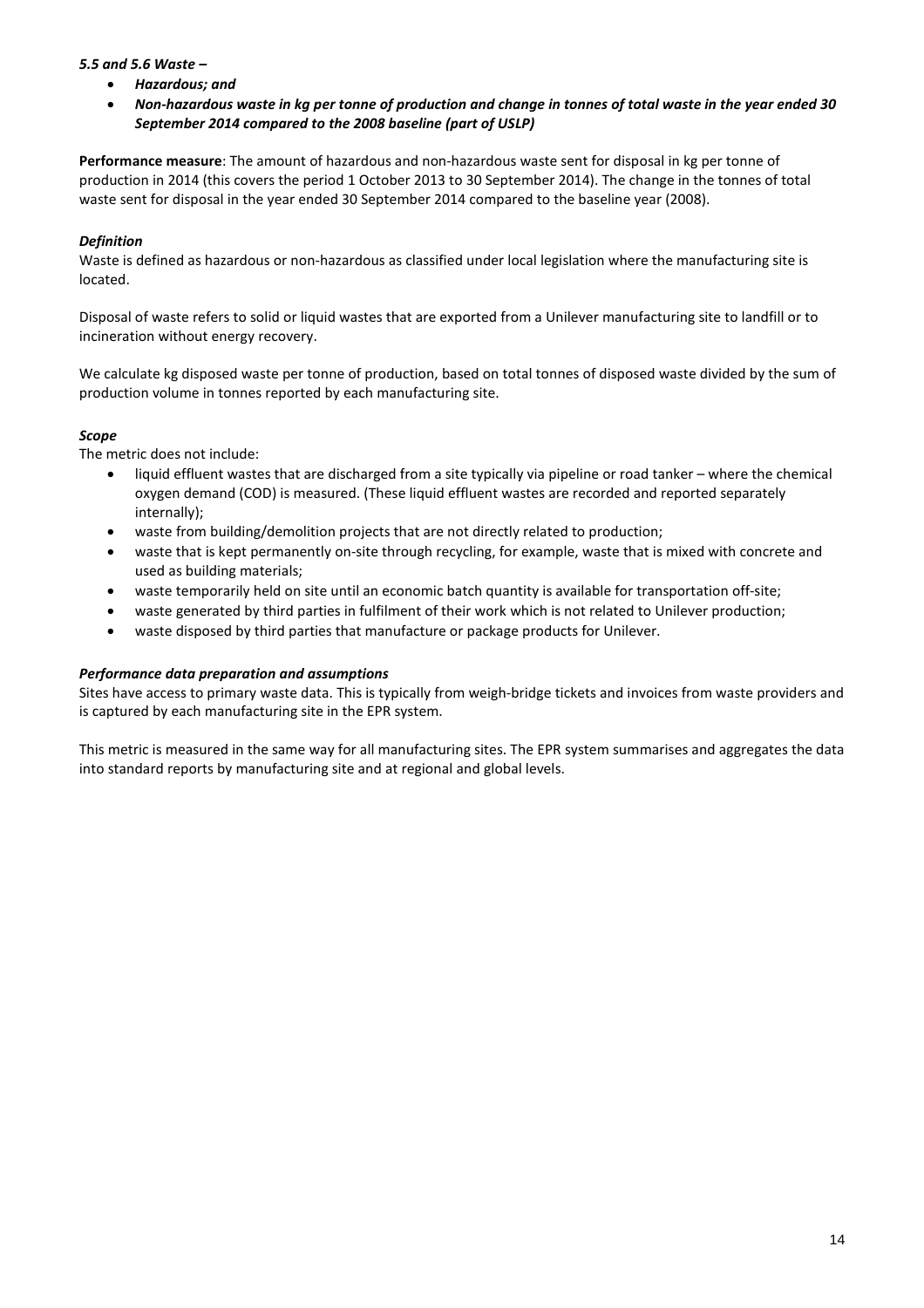## *5.7 Occupational safety – Reduce workplace injuries and accidents (fatalities)*

**Performance measure**: The number of occupational injury or work-related ill-health (WRIH) events which results from exposure to an occupational health and safety hazard(s), in the course of employment which results in death in 2014 (this covers the period 1 October 2013 to 30 September 2014).

## *Definition and scope*

The following are referred to as Class A fatalities and are included in the scope of this performance measure:

- Fatal occupational injuries and/or fatal work-related ill-health (WRIH) cases which occur on, or across the immediate external perimeter, of a Unilever site to a Unilever employee, while he/she is on duty, a contractor while he/she is working for Unilever (including on-site third-party operations) or a person visiting the Unilever site.
- Fatal occupational injuries or work-related ill-health (WRIH) which occur while a Unilever employee is away from a Unilever site but on company business (i.e. while on duty).

We record any of the following types of fatality, categorised as Class B and C, separate to those described above. They are not included in the scope of the fatal accident performance measure but are reported separately internally:

- All fatal accidents involving members of the public which are associated with Unilever's own operations and/or associated with a Unilever employee while they are on duty. This does not include outsourced activities undertaken for us by third parties other than any fatal accidents at contract manufacturers/packers which occur while their employees are engaged in work for Unilever.
- In 2013, we introduced the recording of deaths from natural causes and suicides of anyone within a Unilever site. These incidents are only reportable internally.

### *Performance data preparation and assumptions*

 We collect data and report on three categories of fatal accidents: employee on-site, employee off-site and contractor onsite.

 occur at third-party contract manufacturers where they are producing goods and services for us. In common with other In addition to this fatality data, where such accidents may be deemed to be associated with our operations, Unilever also requires its individual organisations/units to report fatal accidents involving members of the public and those which companies in our industrial sector, these incidents are only reportable internally.